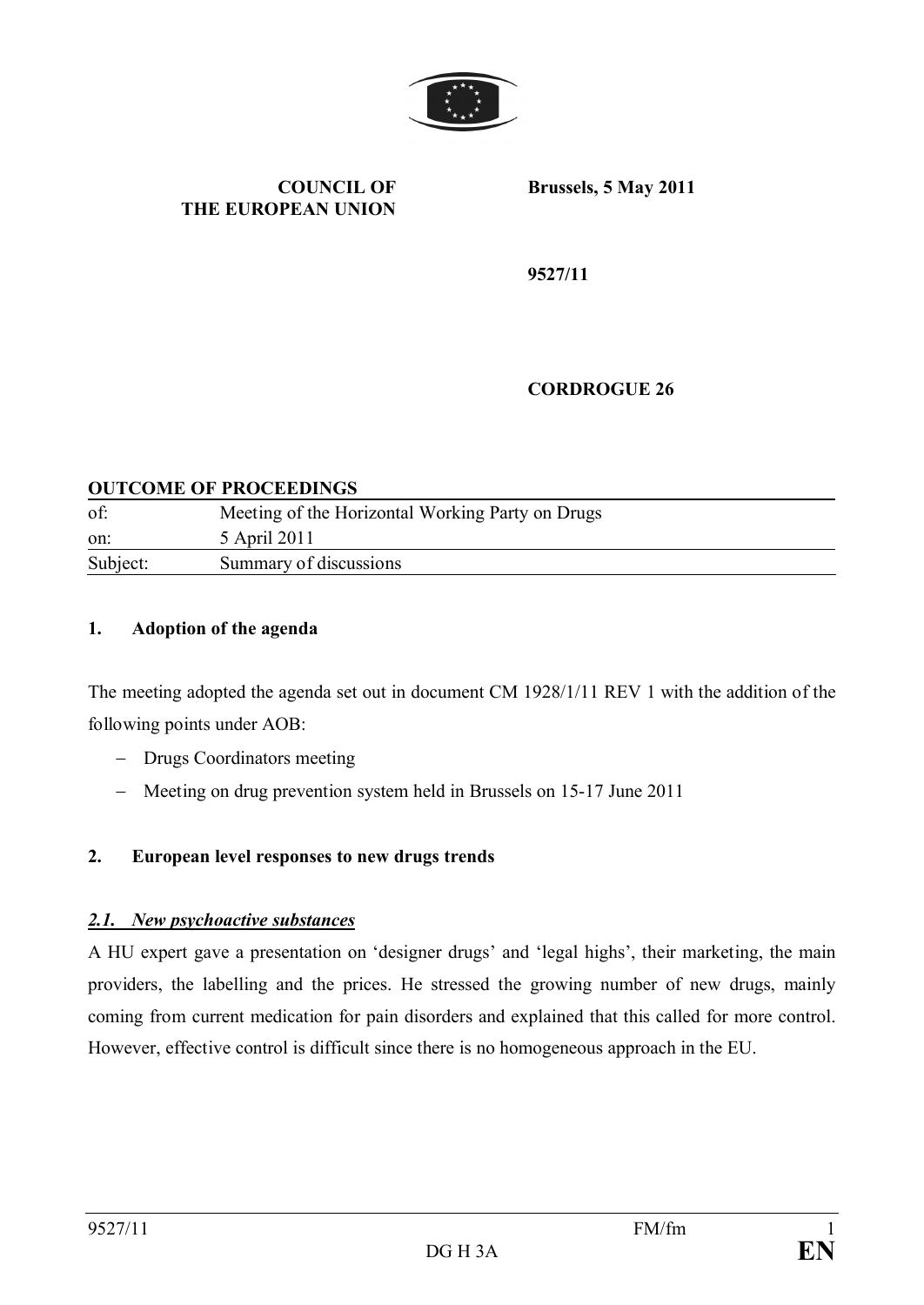The PL delegation reported about the adoption of a new legal definition of the 'legal highs' now called 'substitution substances' and explained the procedure followed to list a substance as a drug. He stressed that the trade of a banned product was penalised, but not the use of 'legal highs'. While 'legal highs' currently attract much media attention because of the existence of a large number of shops and the hospitalisation of around 200 users, legal actions and preventive measures have brought tangible results in terms of public health improvement. The UK delegation informed that legislation similar to the new PL legislation, was currently discussed in Parliament, which would imply the possibility to ban any new emerging substance for 12 months during which analysis would be done.

Some delegations as well as the COM underlined the need for a common approach at the EU level regarding new substances by sharing best practises in the area. One delegation stressed the need to nonetheless take immediate measures on national and local level because the phenomenon was developing swiftly and the market was adapting quickly.

EMCDDA presented the functioning of the Early Warning System regarding new psychoactive substances and outlined the necessity to improve the capacities of laboratories. A delegation expressed concerns regarding the time required in the early warning system to get the confirmation that a new substance is representing a real risk to health.

Another delegation referred to the US and its leading role in the production of designer drugs whereas the EU was leading the market concerning 'legal highs'. According to COM, this phenomenon could possibly be explained by the widespread problem of prescribed medication existing in the US.

# *2.2. Sharing best practices of drug analysis laboratories*

A HU expert gave a presentation on drug analysis in Hungary and explained that seized drugs were analysed in the central laboratory in Budapest or in one of the five regional laboratories and then the results were fed into the nationwide database.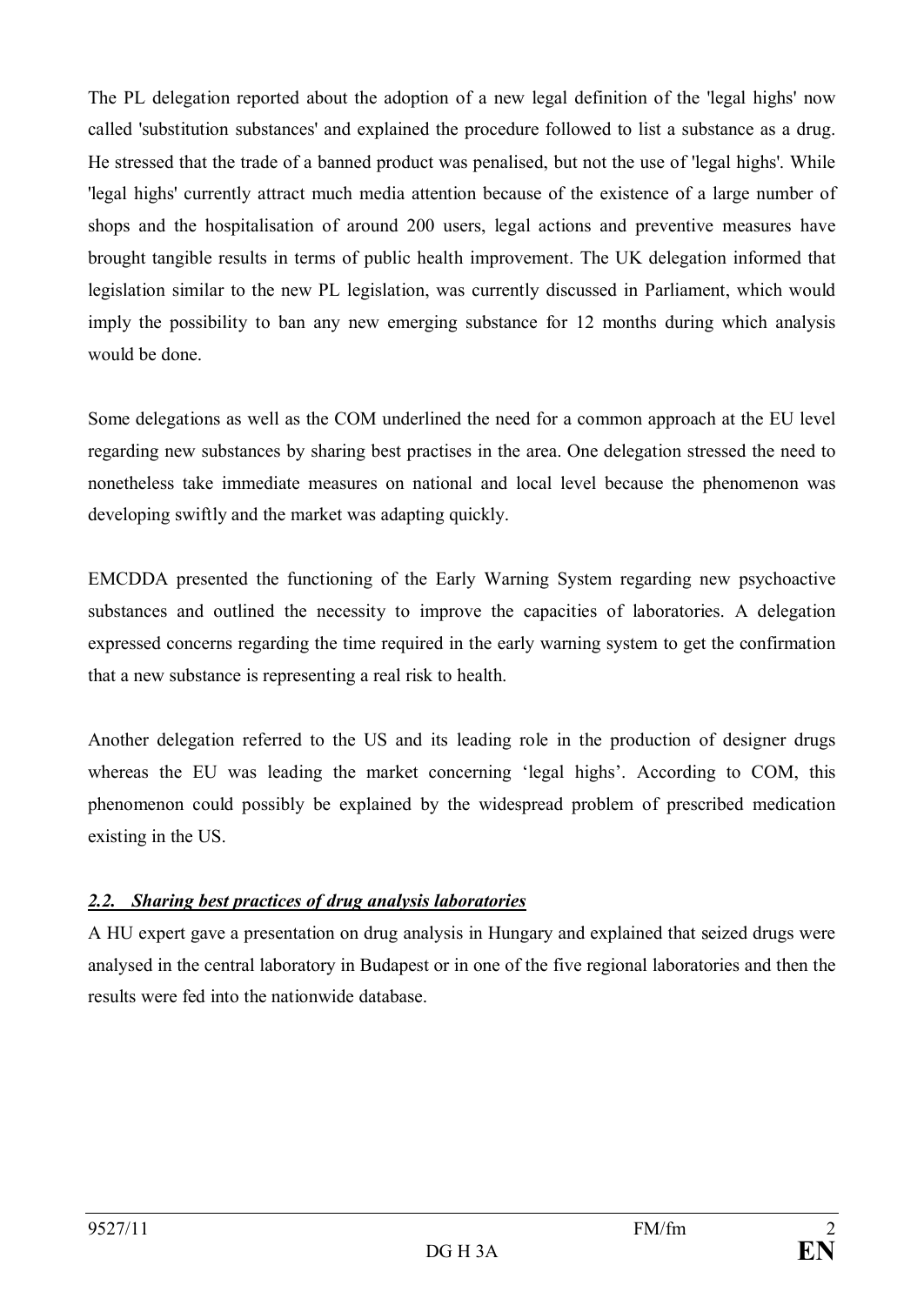He informed the meeting about the process of sampling, the qualitative analysis and identification of drugs, noting that they had achieved an accuracy level of 95 % in the identification of drugs. The speaker also pointed out that since HU laboratories proved to be able to provide one of the most accurate results of drug analysis during the Proficiency test of European laboratories in 2007, they were asked to organise the Proficiency test in 2009 for the next 4 years.

Another HU expert gave an overview of the international cooperation in forensic analysis of drugs and the involvement of Hungarian Drug Laboratories in this cooperation. He emphasised the importance of the identification of new psychoactive substances and explained the procedure of their identification. The speaker noted that such substances appeared in Hungary in a great speed with 5 new substances being identified in 2009 and 16 in 2010, among them mephedrone, which spread drastically in a few months. The expert also informed the meeting that mephedrone was put under control in Hungary in January 2011, but that similar substances were appearing in the black market.

### **3. Review of the West Africa matrix**

The GSC presented document 6959/1/11 REV 1 COSI 12 JAIEX 17 CORDROGUE 20 CRIMORG 15 COAFR 70, which takes into account some of the Member States' observations made at or after the last meeting regarding the new format of the West Africa matrix. Some comments were made especially regarding the inclusion of projects related to the fight against terrorism, the definition of organized crime in the matrix and the budget details.

COM informed the meeting that some technical details regarding the hosting of the matrix on the CIRCABC website were still to be clarified. The COM would provide more information on these issues at the next meeting of the HDG.

# **4. Central Asia**

# *4.1. Preparation for the political dialogue with Central Asia (6 April 2011, CM 2245/11)*

The Presidency reminded the meeting about the organisation of the political dialogue with Central Asia on 6 April 2011 and presented the final agenda of the meeting contained in doc. CM 2245/11.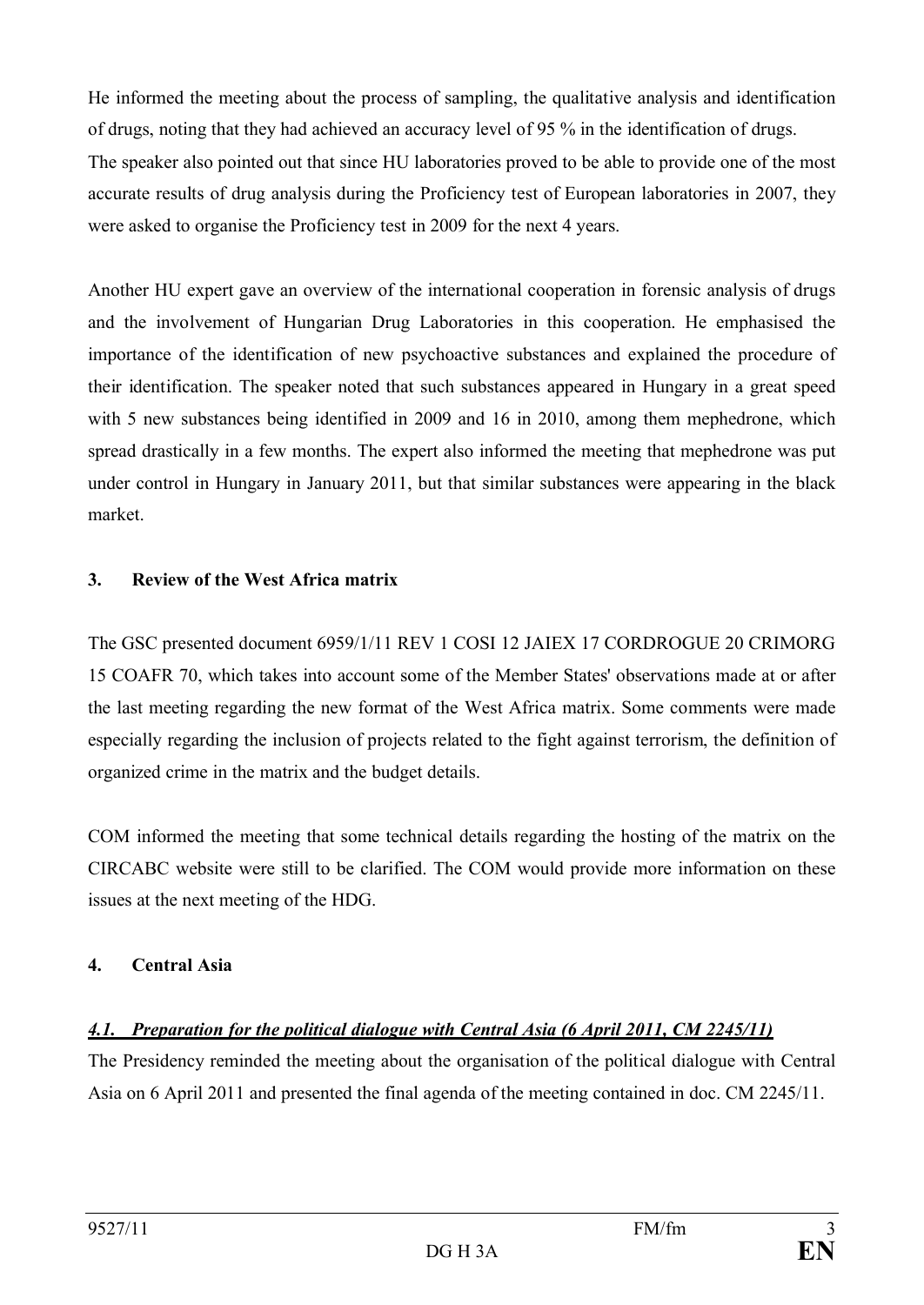### *4.2. Drug situation in the Central Asian countries*

A representative of CADAP presented the drug situation in Central Asian countries, stating that 91600 drug users were officially registered in the region in 2009 and that the majority of HIV cases were caused by drug injections. He explained that Kirgizstan was a pioneer in needle exchange programmes in 1999 with other countries following, but that these programmes were completely dependant on external donors. The speaker also elaborated on the current practices of drug demand reduction and treatment in the region, noting that the staff of treatment and rehabilitation centres was well qualified and highly motivated. However, a number of gaps exist such as the lack of a treatment assessment system, a limited number of social workers and a very limited access to opiate substitution treatment. The speaker enumerated the past and future CADAP initiatives taken to improve the situation.

The leader of the DAMOS component of CADAP elaborated on the history of drug use in Central Asia, the continuing biological and "infectious" concept of addiction and direct cooperation of the health system with police via non-anonymous "narcologic registers", the drug related HIV infections and cases of viral hepatitis B and C in the region. He indicated that drug prevention in these countries was mostly limited to awareness, raising mass media campaigns and discussions, while selective prevention was so far not introduced.

# **5. Outcomes of the 54th Session of the CND**

The Presidency informed delegations about the resolutions adopted during the 54th Session of the CND and the proceedings of the Session. One delegation noted that thematic roundtable meetings organised during the Session were a step forward, but that more time should be allocated for them. The Presidency supported this position.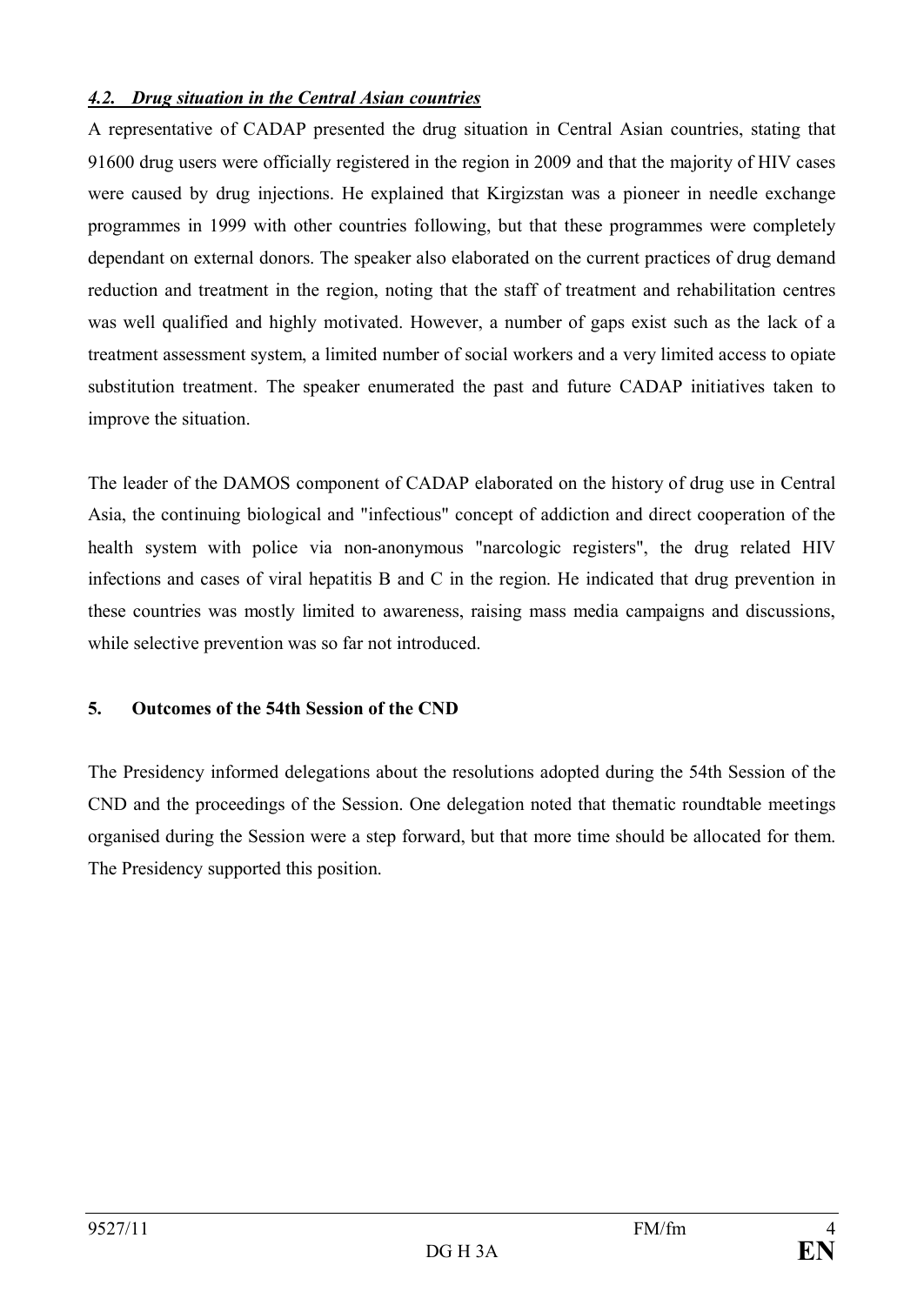# **6. Aide-mémoire on the Bolivian proposal to amend Article 49 of the Single Convention on Narcotic Drugs of 1961**

The Presidency informed the meeting about Bolivia's intention to withdraw itself from the Single Convention and join it again with a special request regarding the coca leaf. According to Bolivia, this compromise should avoid convening an international conference, amending the Convention and the derogation would only concern Bolivia. It was stated that Bolivia has indeed the right to leave the Convention as well as to ask for an exemption and one third of the members of the Convention would be required to reject Bolivia's special request. The latter procedure makes it more difficult to obtain an objection since the procedure foreseen in Article 47 (1) (b) of the Single Convention required only one objection from any member of the Convention to reject the amendment. Furthermore, a delegation stressed the risk of creating a precedent allowing similar opting-out and opting-in from international conventions.

EEAS underlined that Bolivia mainly wanted to find a compromise and not change the Convention, and that to get funding from the EU in fighting drugs, countries had to be a party to the Convention. Moreover, EEAS pointed out the fact that the study on coca leaf was to be finalised in June 2011 and that it would contact the New York delegation to check if other similar cases existed.

Since the request for withdrawal is to be expected on 1 July 2011, the Presidency recalled that the issuance of the study in June could constitute a basis on which EU Member States would be able to take a stand. Furthermore, a delegation reminded that since the EU is not part of the Single Convention, establishing a coordinated position remained important.

# **7. Preparation for the political dialogue with the Western Balkans (4 May 2011)**

The draft agenda as set out in DS 1236/11 was presented by the Presidency, who recalled the meeting that it had been sent to delegations, but that no comments had been received.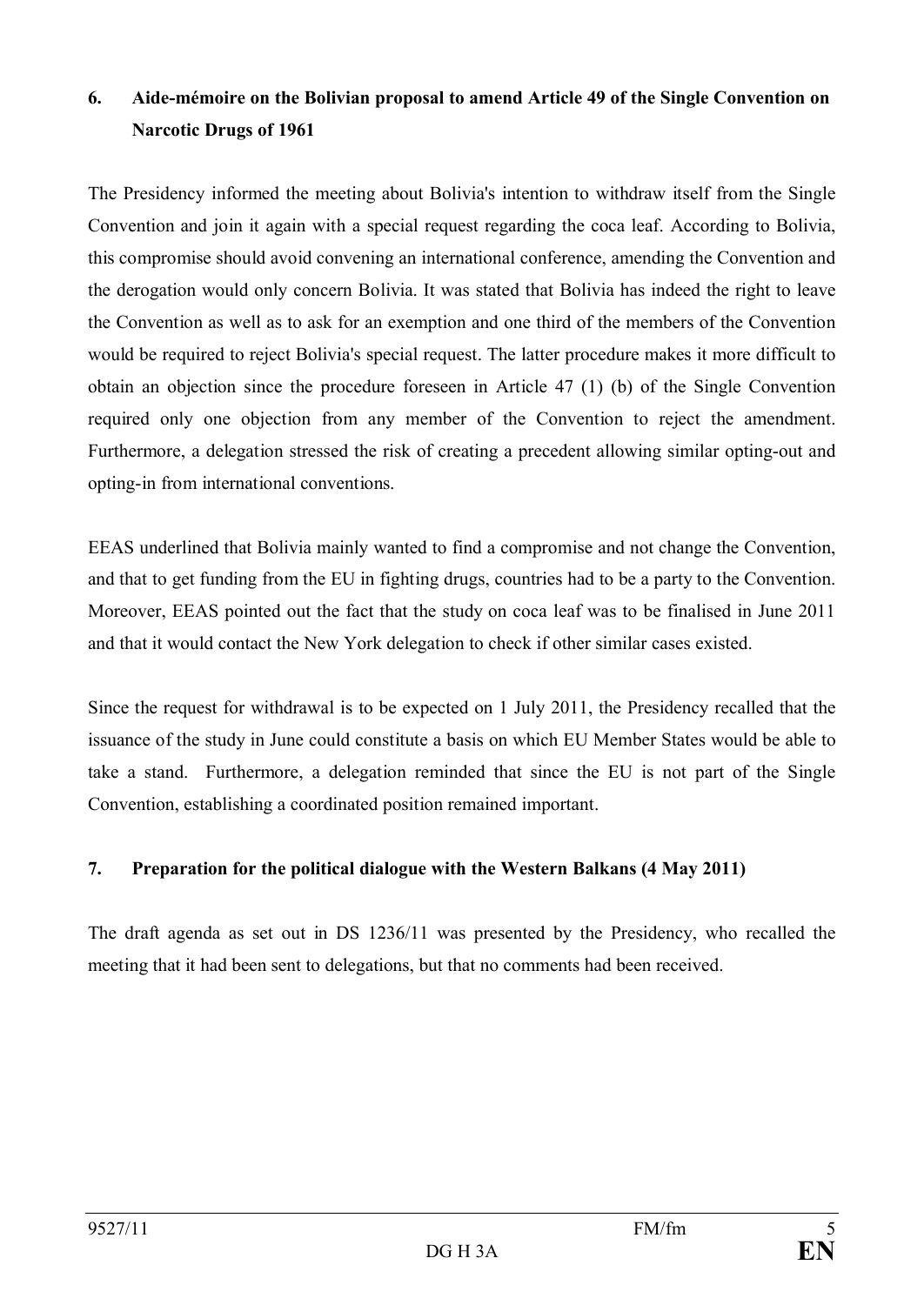### **8. Preparation for the political dialogue with Turkey (4 May 2011)**

The draft agenda as set out in DS 1237/11 was presented by the Presidency, who recalled the meeting that it had been sent to delegations, but that no comments had been received.

#### **9. Preparation for the EU-LAC Technical Committee meeting**

The Presidency informed the meeting that the Embassy of Colombia confirmed that the XIII High level meeting of the EU-LAC Mechanism on Drugs would be hosted in Bogota on 28-29 June 2011. Therefore, the Presidency decided to hold an EU-LAC Technical Committee Meeting on Drugs on 2 May 2011.

The BE delegation recalled the proposals raised by the EU side, which consisted of discussions around the creation of drug monitoring observatories and information exchange whereas the LAC proposals were primarily focused on the principle of shared responsibility and on bi-regional partnership.

# **10. Drug trafficking through the Dominican Republic - information following a meeting of the Heads of Missions to Santo Domingo**

COM presented doc. 7612/11 CORDROGUE 21 (RESTREINT UE) and explained that authorities from San Dominica requested last year the help of the EU because a significant increase in cocaine trafficking had been noted.

# **11. AOB**

# Russian plans for Afghanistan

In a resolution on a new strategy for Afghanistan adopted in 2010, which also contains a part on drugs, the EP called for drafting a five-year national plan for the elimination of illicit opium crops, promoted through cooperation between the EU and the Russian Federation and also for creating a commission for the implementation of this five-year plan.

EEAS also pointed out that the Russian side was advised not to create new strategies for the time being since other strategies on Afghanistan already existed.